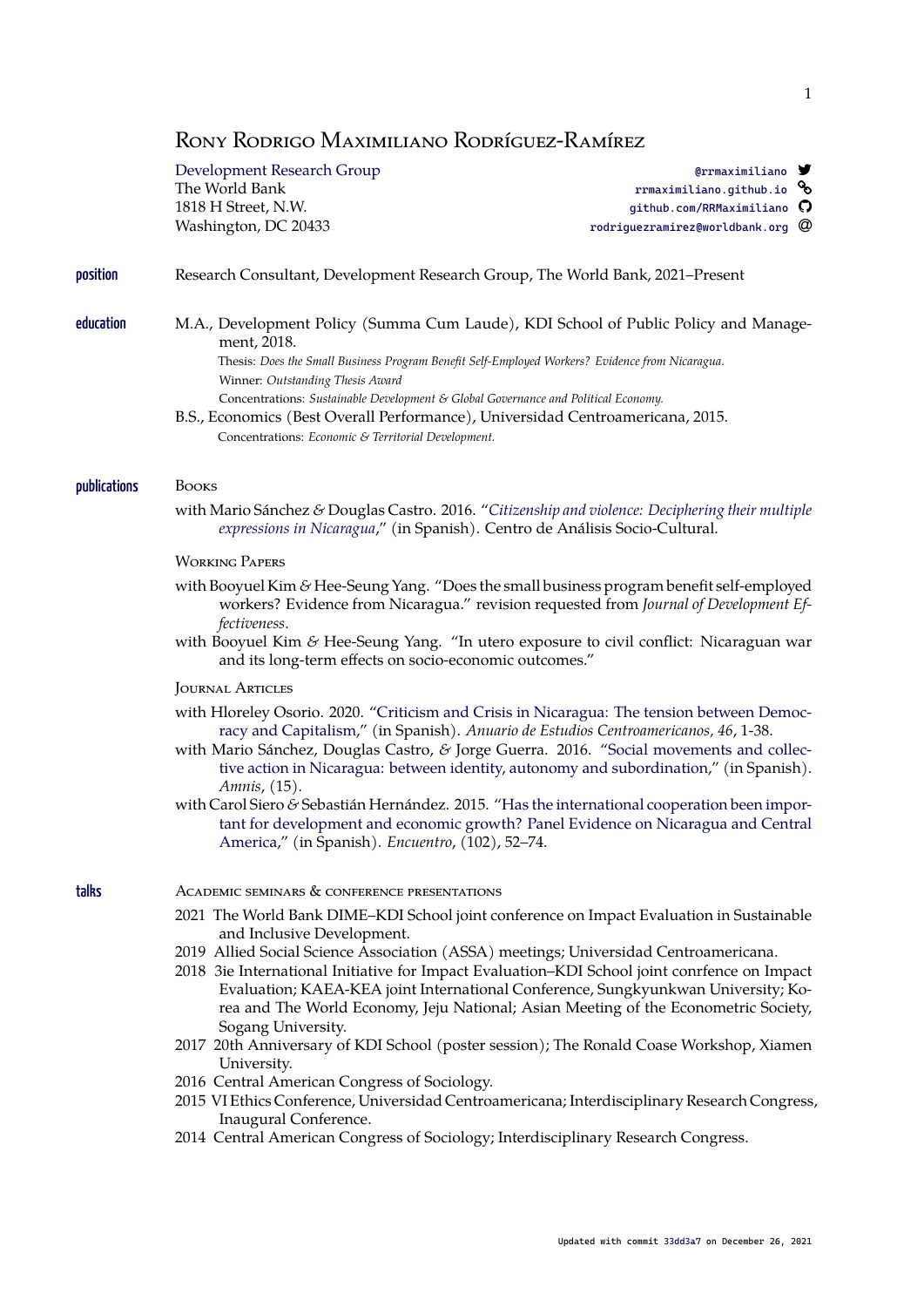professional TEACHING EXPERIENCE

experience

- 2020–2021 The World Bank. *Instructor*. R training.
- 2020–2021 Lambda Institute, Perú. *Instructor*. Avdanced Stata for economists.
	- 2018 Universidad Centroamericana. *Adjunct Lecturer*. Social and Human Economy. Evaluation: 4.9/5.
	- 2018 KDI School of Public Policy an[d Managem](https://github.com/worldbank/dime-r-training)ents. *Teaching Assistant*. Impact Evaluation Methods; Foundations of Sustainable Devel[opment](https://github.com/lambda-stata/course-materials).

#### RESEARCH ASSISTANSHIP

- 2021– [Deve](https://rrmaximiliano.github.io/docs/evaluation-esh.pdf)lopment Research Group, Poverty and Inequality The World Ba[nk.](https://www.dropbox.com/home/teaching_materials/kdischool/spring_2018_impact_evaluation) [Project: A](https://www.dropbox.com/home/teaching_materials/kdischool/spring_2018_impact_evaluation) sequential and adaptive experiment to increase the uptake of long-acting reversible contraceptives. Country: Cameroon.
- 2020–2021 Development Impact Evaluation Unit The World Bank. Project: Resolving land frictions to increase irrigation use and on-farm productivity. Country: Rwanda.
- 2019–2020 Professor Mauricio Romero. ITAM IPA. Project: The impact of outsourcing schools in Liberia. Country: Liberia.
- 2019–2020 Professor Nathaniel Lane, University of Oxford. Project: The value of names - civil society, information, and governing multinationals on the global periphery. Country: Cross-countries.
- 2018–2019 Professor Hee-Seung Yang, KDI School of Public Policy and Management. Project: The long-term effects of the civil war in Nicaragua. Country: Nicaragua.

#### honors 2016–2018 KDI School of Public Policy and Management.

- Dean's list with distinction; Academic Excellence Award; Outstanding Thesis Award; Student Community Service Award.
- 2015 Best Student Performance Award. Universidad Centroamericana. Awarded by the Applied Economics Department for the highest GPA.
- 2014 Young Researchers 1 *st* place. Universidad Centroamericana. Research: "Gender wage gap in Nicaragua" with Sebastián Hernández.
- 2013 Young Researchers 3 *rd* place. Universidad Centroamericana. Research: "Determinants of access to credit in the urban sector" with Sebastián Hernández.

sofware REPLICATION PACKAGES

resources

& awards

with Mauricio Romero and Justin Sandefur. "Beyond Short-term Learning Gains: The Impact of Outsourcing Schools in Liberia after Three Years." Published at the *Economic Journal*. DOI:10.5281/zenodo.5579799

#### R

- eleccionesNic. An R package of tidy datasets related to the elections in Nicaragua from 1990 to 2006.
- constitucionesNic[. An R package of ti](https://doi.org/10.5281/zenodo.5579799)dy datasets related to the political constitutions of Nicaragua for text mining.
- [COVID-19 en N](https://github.com/RRMaximiliano/eleccionesNic)icaragua. Shiny app with tidy datasets of the COVID-19 pandemic in Nicaragua.

**STATA** 

send\_est[. A Stata](https://github.com/RRMaximiliano/constitucionesNic) package that send estimates to LATEX. tvsc[. A Stata package](https://rrmaximiliano.shinyapps.io/covid-nicaragua/) that generates balance tables.

**SELECTED GITHUB REPOSITORIES** 

[Nicar](https://github.com/RRMaximiliano/tvsc)aguan rulers.

[National](https://github.com/RRMaximiliano/send_est) crime rate in Nicaragua.

Nicaraguan population: 18th and 19th century.

2